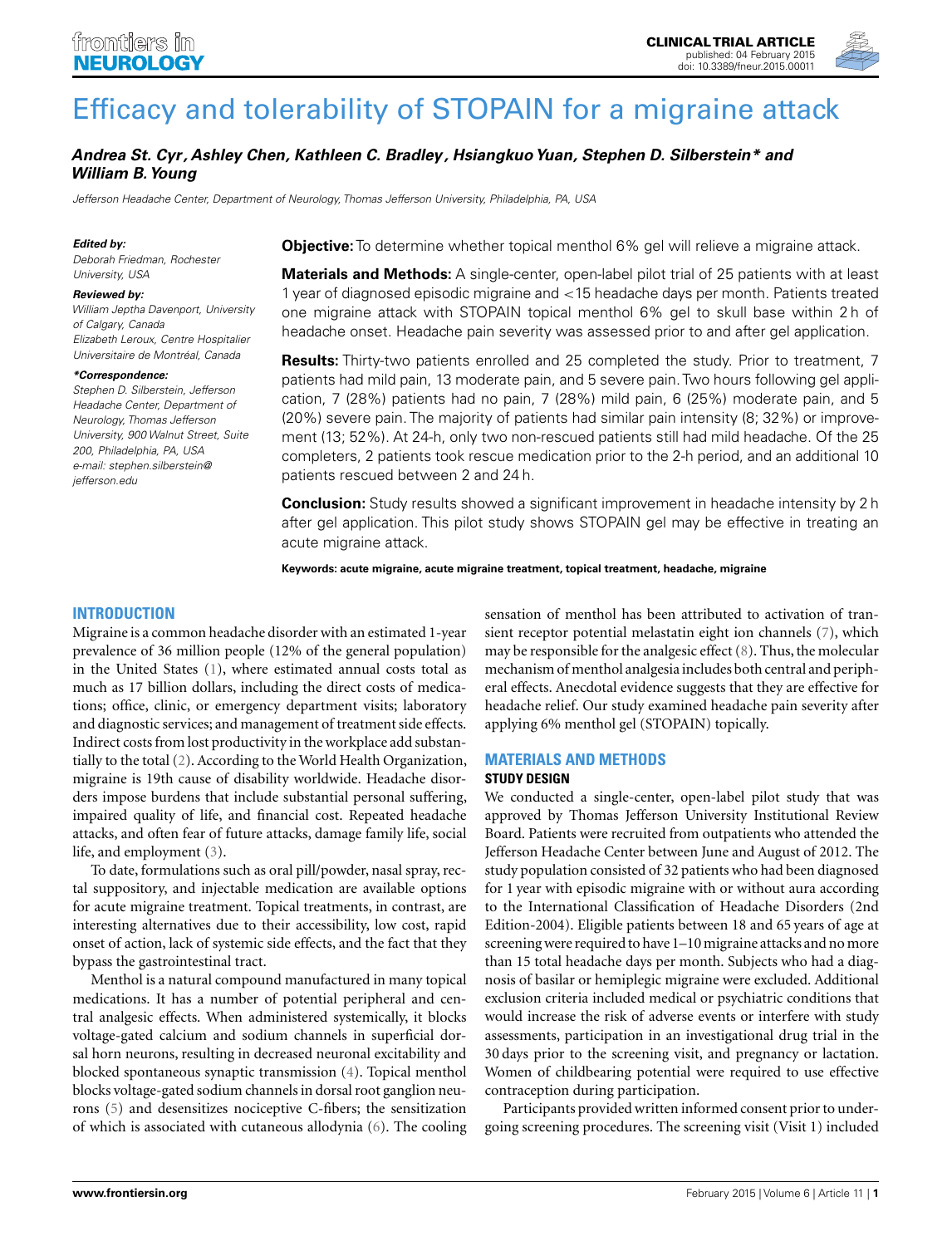a review of the patient's medical and headache history and current medications. Vital signs and a urine pregnancy test were required for women of childbearing potential. Subjects were asked to treat a single migraine attack within 8 weeks of Visit 1. They were instructed to apply two pumps of the treatment gel from the metered dosing bottle to the area below and abutting the base of the skull to the base of the neck as well as behind and between the ears within 2 h of the onset of a migraine attack. If they had no relief after 2 h of gel application, they were permitted to use rescue medication.

Subjects were provided with a take-home diary. Within 1 h of headache onset, they were instructed to record pain severity (mild, moderate, or severe) and associated symptoms before applying the study gel, and at multiple time points (30, 60, and 90 min and 2, 4, and 24 h) after administering the gel. They also recorded the presence or absence of photophobia, phonophobia, nausea, and vomiting. Adverse events and rescue medications, including the time of treatment and dose, were to be recorded.

After treating the migraine attack and completing the diary, subjects were asked to return to Jefferson Headache Center for a final visit (Visit 2) or to return the diary and other study supplies by mail (shipping materials were offered to each participant). During the final visit, the study drug and diary were collected and reviewed, and any changes in concomitant medications and/or medical conditions since the screening visit were recorded.

## **STUDY TREATMENT GEL**

Active ingredients: Mentholum (l-menthol), Belladonna 3× HPUS, Nux Vomica 6× HPUS, *Iris Versicolor* 6× HPUS, and *Sanguinaria canadensis* 6× HPUS. Inactive ingredients: water (USP), ethanol (USP), cambopol polymer, propylene diglycol, and triethanolamine.

### **OUTCOME MEASURES AND STATISTICAL ANALYSIS**

The primary objective is to observe the responses after topical gel application in order to determine whether larger, well-controlled trials are warranted. The primary endpoint is the headache intensity reduction 2 h after treatment. An exploratory endpoint is the headache intensity reduction at 24 h after treatment. For statistical analysis, ordinal conversion of pain levels were assigned as  $0 = no$ pain,  $1 =$  mild pain,  $2 =$  moderate pain, and  $3 =$  severe pain. The Wilcoxon sign-rank test was used to compare pre-treatment pain severity with pain severity 2 h after gel application, as well as to compare pre-treatment pain severity with pain severity 24 h after gel application.

### **RESULTS**

Thirty-two subjects with episodic migraine met the inclusion criteria and were enrolled in the pilot study. Of these, 25 subjects completed the study and seven were lost to follow up. Of the 25 completed subjects, 7 had mild pain, 13 had moderate pain, and 5 had severe pain before the topical treatment. **Figure 1** illustrates the progression of headache intensity throughout the study period. Two hours after gel application, 7 subjects had no pain, 7 mild pain, 6 moderate pain, and 5 severe pain. Two completers rescued with medication due to progression from moderate to severe pain and were pain free afterwards. Twelve of the 23 non-rescue subjects



**FIGURE 1 | Progression of reported headache intensity on four-point scale (0** = **none, 1** = **mild, 2** = **moderate, 3** = **severe) throughout the study period**. Rescued subjects (patterned) and non-rescued subjects (gray scale) were grouped separately. Total number of patients in this study was 25.



(52%) reported improvement in headache pain by at least 1 severity level (e.g., from severe to moderate), 8 (35%) similar severity level, and 3 (13%) worse pain. Improvements were reported in 3 (43%), 7 (54%), 3 (60%) of mild, moderate, severe groups, respectively. After 24 h, 13 non-rescued subjects (11 pain free, 2 mild pain) showed pain improvement without any medication. Ten additional subjects reported the use of medication. The overall rates of rescue medication use are 3 (43%), 7 (46%), 3 (60%) for mild, moderate, severe groups, respectively. The total 12 rescued subjects were pain free except 1 having worsening moderate pain.

Using ordinal conversion of headache severity, the mean headache severity levels are at pre-treatment  $= 1.92$  (close to moderate pain), at  $2 h = 1.36$  (between mild and moderate pain), and at 24 h = 0.16 (very mild pain) (**Figure 2**). Wilcoxon sign-rank test shows that a topical application of the study gel is significantly associated with a reduction in migraine severity after 2 h (*Z* = −2.18, *p* = 0.029) and after 24 h (*Z* = −4.342, *p* < 0.001).